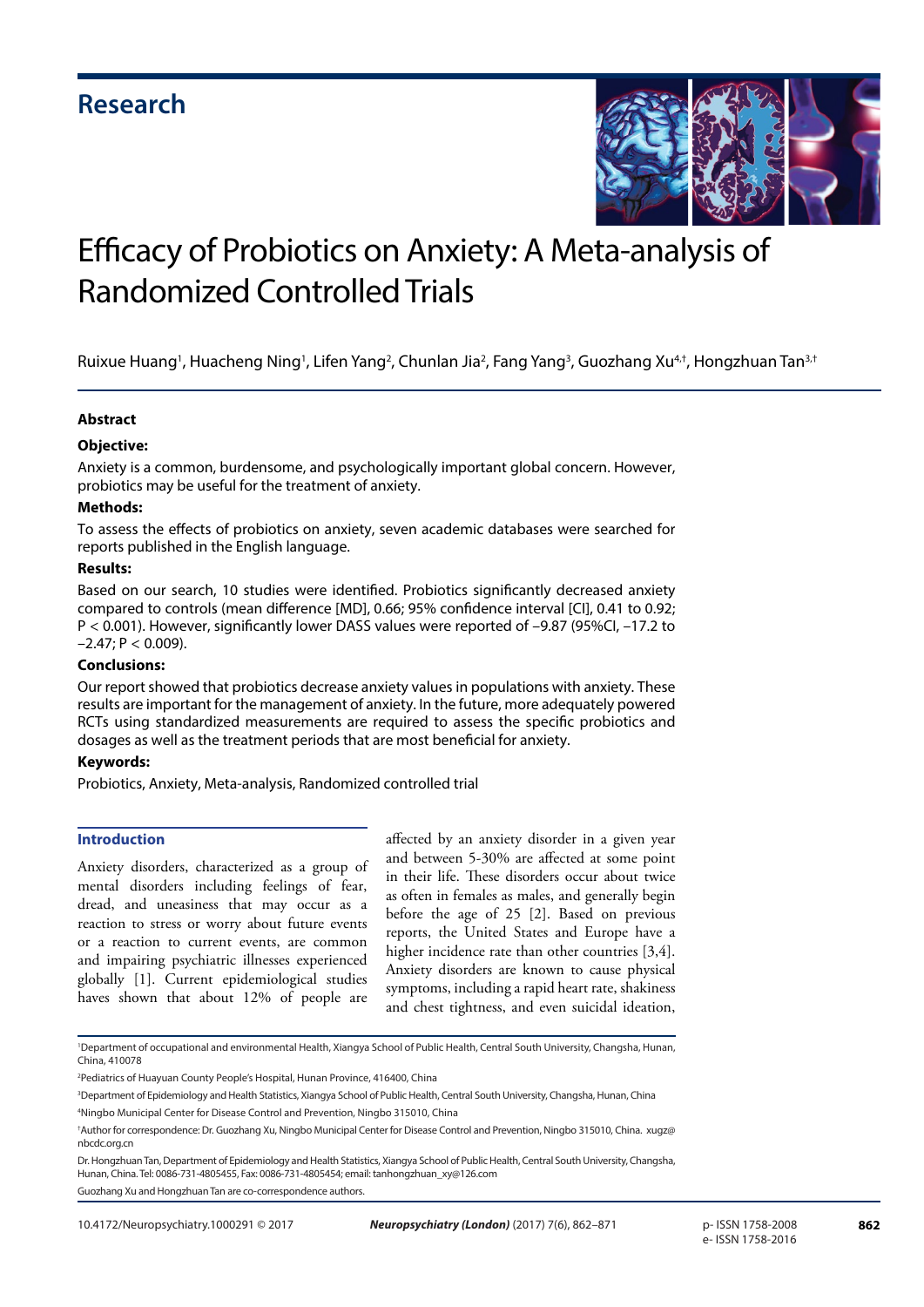physical disability, and decreased quality of life [3]. Current treatment strategies include lifestyle changes, counselling, medications, or acupuncture [5,6]. Saboya PP, *et al.* showed that lifestyle interventions can improve quality of life [7]. Counselling is a type of cognitive behavioural therapy. Helen Smith, *et al.* showed that counselling interventions may be beneficial for women and girls living with female genital mutilation [8]. Therapeutic medications, such as antidepressants, beta blockers, and traditional herbs have been used to treat anxiety disorders [9,10]. Although these strategies are used to treat patients, each has disadvantages. For example, lifestyle modifications, such as stopping smoking or limiting caffeine intake, are challenging [11]. For medications, cost can drive an individual's choices, and some drugs (such clonazepam) are effective but have a risk of dependence and abuse [11]. In addition, for the treatment of anxiety in children, long-term use of some tricyclic antidepressants may have adverse effects on the body. Therefore, novel treatment regimens or alternative strategies are required to treat anxiety disorders.

The human gut contains more than 1,000 bacterial species, which have been identified using modern genome technological approaches [12]. Gut microbiota are functionally diverse and play a role in many basic metabolisms including carbohydrate metabolism, immune system activities, and fibre degradation. In addition, the gut microbiota plays a critical role in neurophysiological symptoms such as autism, stress, and depression [13]. Furthermore, the gutbrain relationship is bidirectional, meaning that changes in microbial flora can affect behaviour, and behavioural changes can affect the gut flora. Based on this finding, some studies have used active probiotics to treat anxiety disorders. Probiotics, defined as living microorganisms, are believed to provide health benefits [14,15]. Probiotics refer to ingested microorganisms with benefits for both humans and animals. Numerous benefits of probiotics, such as decreasing the incidence of gastrointestinal disorders, increasing immune function, relieving constipation among children and adults, treating a cough, and preventing mosquito bites have been reported in previous studies. In 2009, Collins S, *et al.* observed that pathogenic microbes can induce persistent gut dysfunction and behavioral changes, similar to psychiatric comorbidities, in up to 60% of irritable bowel syndrome (IBS) patients [16]. Silk DB, *et al.* explored the efficacy

of a prebiotic trans-galactooligosaccharide in changing the colonic microflora and found that the prebiotic significantly improved anxiety scores  $(p<0.05)$  [17]. In 2010, a study conducted by McKerman DP showed that *B. infantis* 35624 does not decrease visceral pain, but may be effective for treating symptoms of IBS in rats [18]. Bercik P, *et al.* showed that chronic gastrointestinal inflammation induces anxiety-like behavior in mice, which increased our understanding of the association between the gut and neurobehavior [19]. Messaoudi M, *et al.* explored the effect of *Lactobacillus helveticus* R0052 and *Bifidobacterium longum* R0175 on anxiety in rats and human subjects; both had anxiolytic-like activity in rats and beneficial psychological effects in human subjects [20]. To explore the mechanism through which probiotics have beneficial effects on anxiety, Bercik P, *et al.* used *Bifidobacterium longum NCC3001* to treat mice, showing that this probiotic decreases the excitability of enteric neurons [21]. In 2013, Ohland CL, *et al.* showed that anxiety-like behavior was prevented by *L. helveticus* administration, and the presence or absence of active inflammation may significantly affect the ability of probiotics to modulate host physiological function [22]. In 2014, Savignac HM, *et al.* showed that daily *Bifidobacterium longum (B.) 1714* and *B. breve 1205*  administration decreased anxiety in an anxious mouse strain [23]. Wang T, *et al.* showed that *Lactobacillus fermentum strain NS9* is beneficial to the host since it can reverse physiological and psychological abnormalities in rats [24]. In 2015, Liang S, *et al.* showed that *lactobacillus helveticus* NS8 improved behavioural aberrations in stressrelated disorders [25].

Based on recent studies on the gut-brain axis and emerging evidence that the intestinal microbiota affects brain function, probiotics may affect anxiety symptoms. McKean J reported a meta-analysis showing that probiotics affect psychological symptoms of anxiety in healthy subjects [26]. However, this review only recruited healthy subjects, the scales of measurement differed across subjects, and the authors converted their data to percent change. To the best of our knowledge, a metaanalysis focusing on the effect of probiotics on anxiety disorders is not available. Therefore, we conducted a systematic review of randomized controlled trials (RCTs) and meta-analyses to summarize evidence of the relationship between probiotics and anxiety, using RevMan software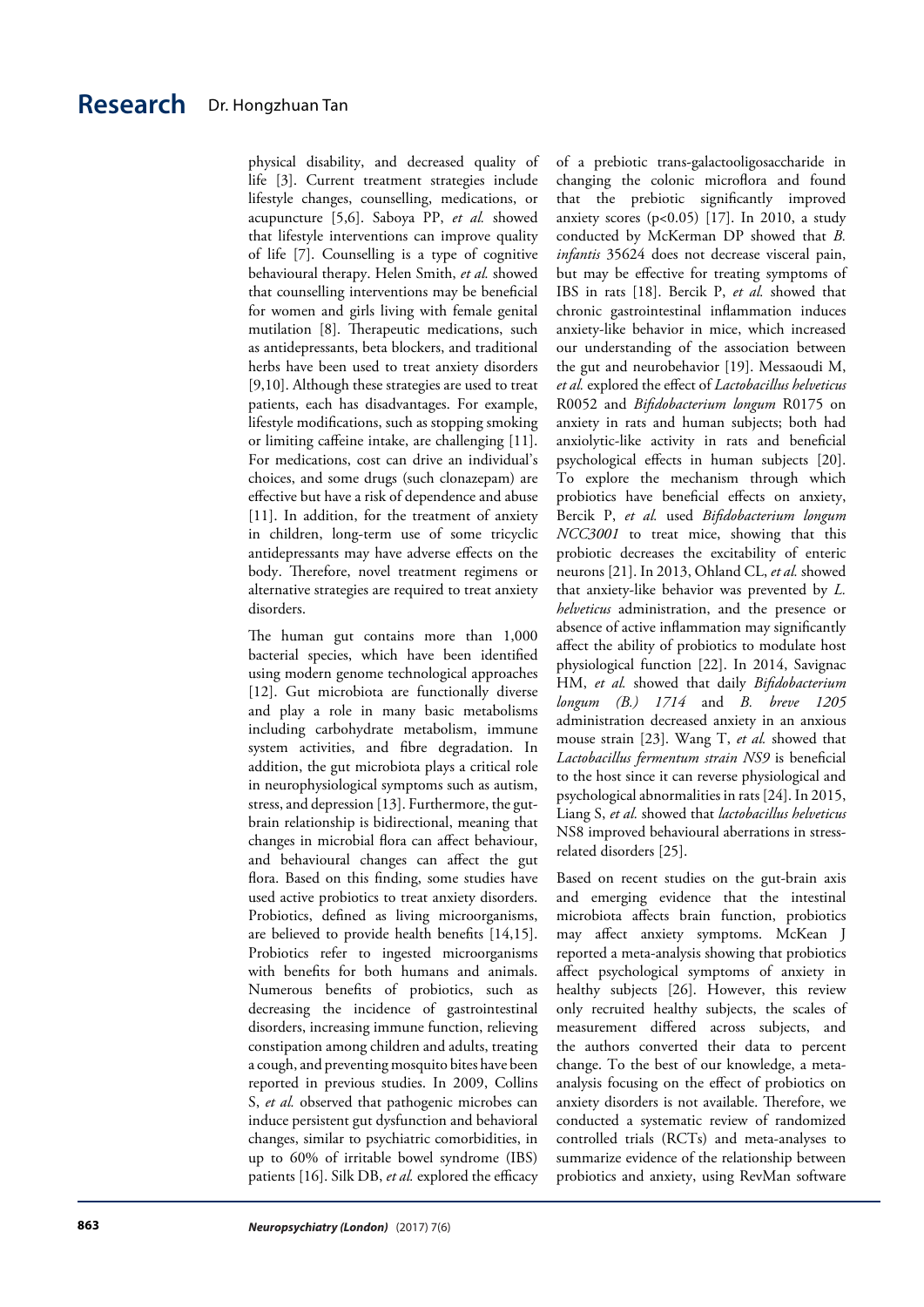to rank the trials in terms of their study design and methodological quality, and assessed the reported benefits of the same probiotic strains on anxiety.

# **Methods**

# **Inclusion criteria**

The inclusion criteria were: (1) Studies on human subjects with symptoms of anxiety disorders using the following common scales, including State-Trait Anxiety Index (STAI), the hospital Anxiety and Depression Scale (HADS), and the Depression anxiety and Stress scale (DASS) [27]; (2) RCT design; (3) any culture/strain/ dose/therapy regimen of probiotics (synbiotics, which consist of both prebiotics and probiotics, were also included; studies involving fermented yogurt were screened; all dosage forms, including tablets, powders, oil suspensions, or capsules were included); nd (4) study results reported as the mean ± standard deviation. When the same groups of patients were reported in multiple articles, only the most recent and complete report was chosen to avoid overlap; (6) studies published in English.

# **Exclusion criteria**

Studies with the following characteristics were excluded from the meta-analysis: (1) those with subject animals such as mice and rats; (2) pilot studies, cross-sectional studies, case reports, or other investigations not involving a randomized control group; (3) outcomes not expressed as a numerical style (mean ± standard deviation) and those presented as a relative risk or odds ratio; and (4) publication in languages other than English, such as Russian or Korean; (5) conference abstracts that did not contain sufficient information or data.

# **Search strategy**

Two independent studies from our team performed searches through seven electronic academic databases including PubMed (https:// www.ncbi.nlm.nih.gov/pubmed), Embase (https://www.embase.com/login), Cochrane Library (http://www.cochranelibrary.com/), Scopus (https://www.elsevier.com/solutions/ scopus), Ovid (Medline, EMBASE, PsycINFO), Orbis, and Web of Science from the earliest record in 2001 to June 18, 2017. These academic databases are freely available in the Library of Central South University. The following search string was used: ((human OR human being)

OR (health OR healthy) OR (volunteer OR volunteers)) AND (probiotic OR probiotics OR pro-biotics OR probio\*) AND (anxiety OR anxiety disorders OR anxiety diseases) OR (DASS) OR (HADS OR HAD-S) OR (STAI) NOT (animals) NOT (rats) NOT (mice). We also reviewed the relative references provided at the end of each publication, as well as systematic review articles associated with mental health and psychological or physical disorders, to identify additional articles; however, only studies published in English were used, and conference abstracts were excluded due to a lack of sufficient data.

### ■ Data collection

Data were collected by two researchers independently, after which the eligibility of each study was confirmed. **Table 1** provides details on the study author(s), publication date, study country, number of recruited patients, recruited population mean age, psychological population, probiotics genus, species and strain(s), dosage, treatment duration, and treatment results. Although some studies contained unclear data (such as only figures available in the studies), we attempted to contact the corresponding author through email to obtain further information.

# **Statistical analysis**

RevMan5.3 software, which is freely available online (Cochrane Collaboration, Nordic Cochrane Center, Copenhagen, Denmark; http://community.cochrane.org/tools/reviewproduction- tools/revman-5/), was used to perform this meta-analysis. Three scales; namely, HADS, DASS and STAI, were used to measure the efficacy of probiotics in human subjects with anxiety symptoms or anxiety disorders. Since the outcomes of recruited studies were continuous data, the MD and 95%CI were calculated for statistical analyses, and choosing a randomizedeffects model or fixed-effects model depended on the study heterogeneity.

Statistical heterogeneity was assessed by conducting the  $x2$  test, and the extent of inconsistency was assessed using the  $I^2$  statistic. If  $I^2 \ge 50\%$ , we selected a random-effects model to perform meta-analysis since significant heterogeneity was present; otherwise, we used a fixed-effects model. Publication bias was also analysed by generating a funnel plot. A twotailed P-value < 0.05 was considered statistically significant. Sensitivity analyses were also assessed by excluding studies based on which study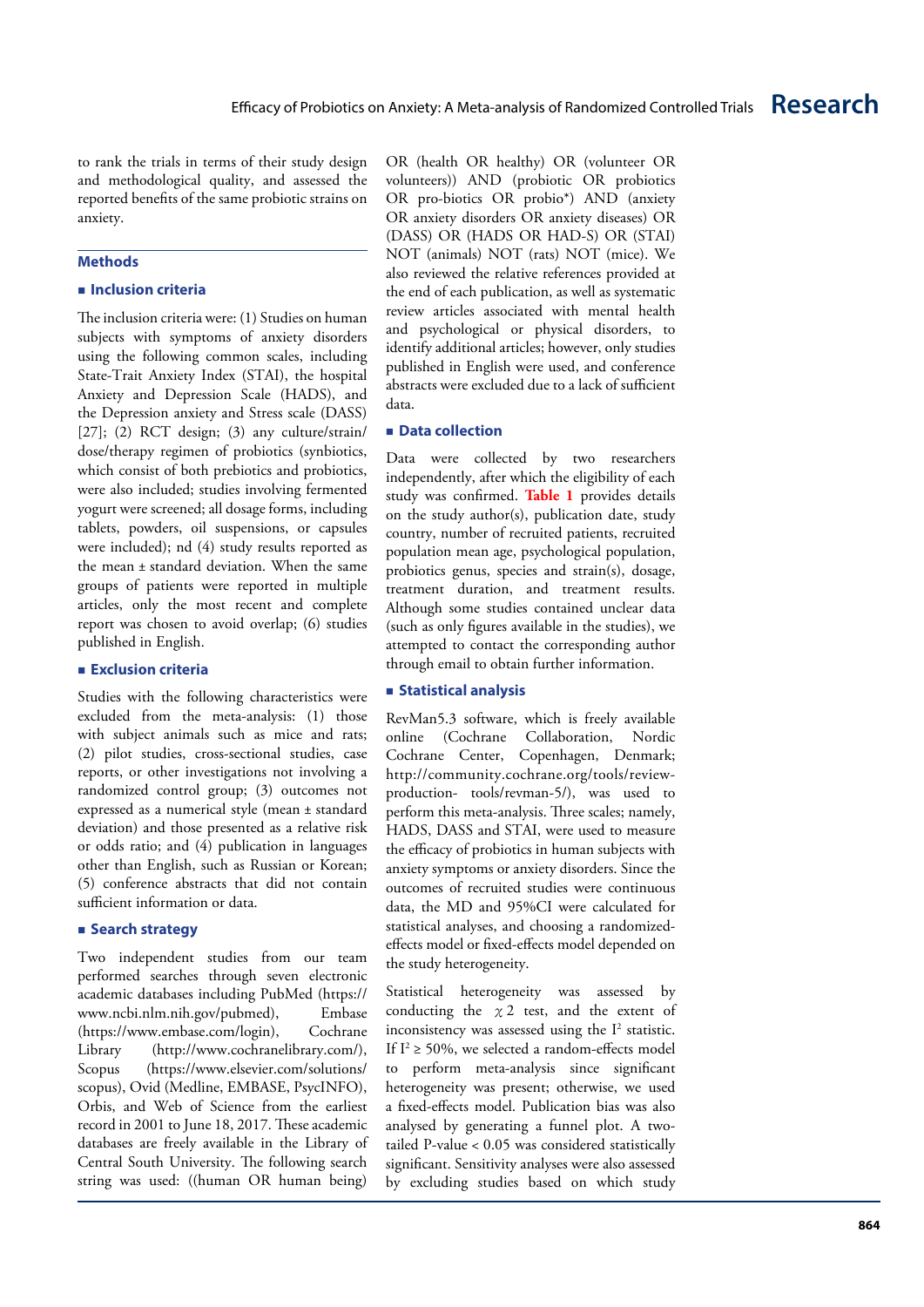| Table 1: Characteristics of included RCTs for meta-analysis. |     |                                   |                                                                                                  |                                                                                                                                                                                   |                                                                                                        |                                                                                  |  |  |  |  |
|--------------------------------------------------------------|-----|-----------------------------------|--------------------------------------------------------------------------------------------------|-----------------------------------------------------------------------------------------------------------------------------------------------------------------------------------|--------------------------------------------------------------------------------------------------------|----------------------------------------------------------------------------------|--|--|--|--|
| Study, year<br>(country)                                     | n   | Age                               | Psychological<br>population                                                                      | Genus, species, and strain                                                                                                                                                        | Dose                                                                                                   | <b>Results</b>                                                                   |  |  |  |  |
| A Kato-Kataoka, et<br>al. (Japan)                            | 47  | Probiotics:23<br>Placebo:22.7     | <b>Medical students</b><br>under<br>academic examination <i>casei strain shirota</i> )<br>stress | LcS(Lactobacillus                                                                                                                                                                 | Fermented milk with LcS in<br>100ml, once a day for 8 weeks                                            | LcS exerts<br>beneficial effects<br>on prevent<br>anxiety                        |  |  |  |  |
| A Macros, et al.<br>2004(Spain)                              |     | 155 18-23 years                   | <b>Medical students</b><br>under<br>stress                                                       | Lactobacillus delbrueckii subsp.<br><b>Bulgaricus, Streptococcus</b><br>academic examination salivarius subsp. Thermophilus<br>plus lactobacillus casei DN-114001                 | $10^7$ , $10^8$ , $10^8$ , respectively,<br>two 100ml portions per day<br>6-week                       | Mean anxiety<br>increased<br>significantly over<br>the 6-week study              |  |  |  |  |
| Ali Akbar M, et al.<br>2015(Iran)                            | 45  | Probiotics:31.5<br>Placebo:33.1   |                                                                                                  | Seven probiotic bacteria spices:<br>Actobacillus casei, L. acidophilus,<br>Petrochemical workers L.rhamnosus, L.bulgaricus,<br>Bifidobacterium breve, B.longum,<br>S.thermophilus | 3x107, 7x109, 5x108, 2x1010,<br>1x109, 3x108, CFU/g,<br>together in a capsule, per<br>day, for 6 weeks | Probiotics<br>capsules are<br>beneficial on<br>mental health.                    |  |  |  |  |
| Ebrahim K, et al.<br>2016(Iran)                              | 60  | Probiotics: 34.4<br>Placebo:33.8  | Multiple sclerosis                                                                               | Lactobacillus fermentum,<br>Bifidobacterium bifidum,,<br>Lactobacillus acidophilus,<br>Lactobacillus casei                                                                        | Each 2x10°CFU/g, for 12<br>weeks                                                                       | Probiotics have<br>favorable effects<br>on anxiety                               |  |  |  |  |
| John R Kelly, et al.<br>2017, (Ireland)                      | 29  | Probiotics:23.6<br>Placebo:25.64  |                                                                                                  | Healthy male subjects Lactobacillus rhamnosus                                                                                                                                     | 5.5 g per day, for 3 weeks                                                                             | LS was not<br>superior to<br>placebo in<br>modifying stress-<br>related measures |  |  |  |  |
| Kristin, et al. 2015<br>(UK)                                 | 30  | Probiotics:23.27<br>Placebo:23.27 | Healthy volunteers                                                                               | Bimuno-galactooligosaccharides                                                                                                                                                    | $1.2\times10^8$ CFU per pot, 2 pots<br>per day                                                         | No significant<br>difference<br>between two<br>groups                            |  |  |  |  |
| M. SIMREN, et al.<br>2009, (Sweden)                          | 74  | Probiotics:42<br>Placebo:44       | Patients with irritable<br>bowel syndrome                                                        | Lactobacillus paracasei, ssp<br>paracasei F19, Lactobacillus<br>acidophilus La5, Bifidobacterium<br>Lactis Bb12                                                                   | 5x10 <sup>7</sup> CFU/ml, twice daily,<br>for 8 weeks                                                  | No significant<br>group differences<br>were seen                                 |  |  |  |  |
| M.Takada, et al.<br>2016 (Japan)                             | 172 | Probiotics:23<br>Placebo:22.8     | <b>Medical students</b>                                                                          | Lcs-fermented milk, daily, for 8<br>weeks                                                                                                                                         | $1x10^9$ CFU                                                                                           | Anxiety was<br>unaffected by Lcs<br>intervention                                 |  |  |  |  |
| Maria Ines PS, et al.<br>2017,(Canada)                       | 44  | Probiotics:46.5<br>Placebo:40     | Adults with IBS and<br>diarrhea or anxiety                                                       | Bifidobacterium longum NCC3001   1x10°CFU/g, for 10 weeks                                                                                                                         |                                                                                                        | Probiotic BL<br>doesn't reduce<br>anxiety scores                                 |  |  |  |  |
| Michael M, et al.<br>2011(France)                            | 55  | Probiotics:42.4<br>Placebo:43.2   | Healthy volunteers                                                                               | Bifidobacterium longum R0175,<br>Lactobacillus belveticus R0052                                                                                                                   | 3x10°CFU/stick, for 30day                                                                              | Probiotic<br>significantly<br>reduced anxiety-<br>like behaviour                 |  |  |  |  |

would most strongly affect the I2 . If one study significantly affected the I2 , it would be excluded from the analysis with an explanation provided in the Discussion section. Risk of bias in each included RCT was evaluated using the "risk of risk" assessment tool available on the Cochrane website. To improve the quality of reporting systematic reviews and meta-analyses and for critical appraisal of published systematic reviews, PRISMA, an evidence-based minimum set of items, was provided as a supplementary file [\(http://www.prisma-statement.org/](http://www.prisma-statement.org/)).

# **Results**

#### **Included studies**

An adapted PRISMA flow diagram was used to

represent the process of article selection for our meta-analysis. **Figure 1** presents a flow diagram of studies enlisted in the meta-analysis. In our initial search, 128 articles were examined. Eventually, 10 studies [20,28-36] involving 660 human subjects were identified that fulfilled the selection criteria **(Table 1)**. One study used two scales for assessment, and we included both sets of subjects into the total numbers [34].

### **Quality assessment**

**Figure 2A** presents the risk of bias of all RCTs included in the study. A plot of the distribution of the Reviewer's judgments about the risk-of-bias information of all studies is presented. **Figure 2B** shows a summary of the Reviewer's judgments regarding risk-of-bias information for each study.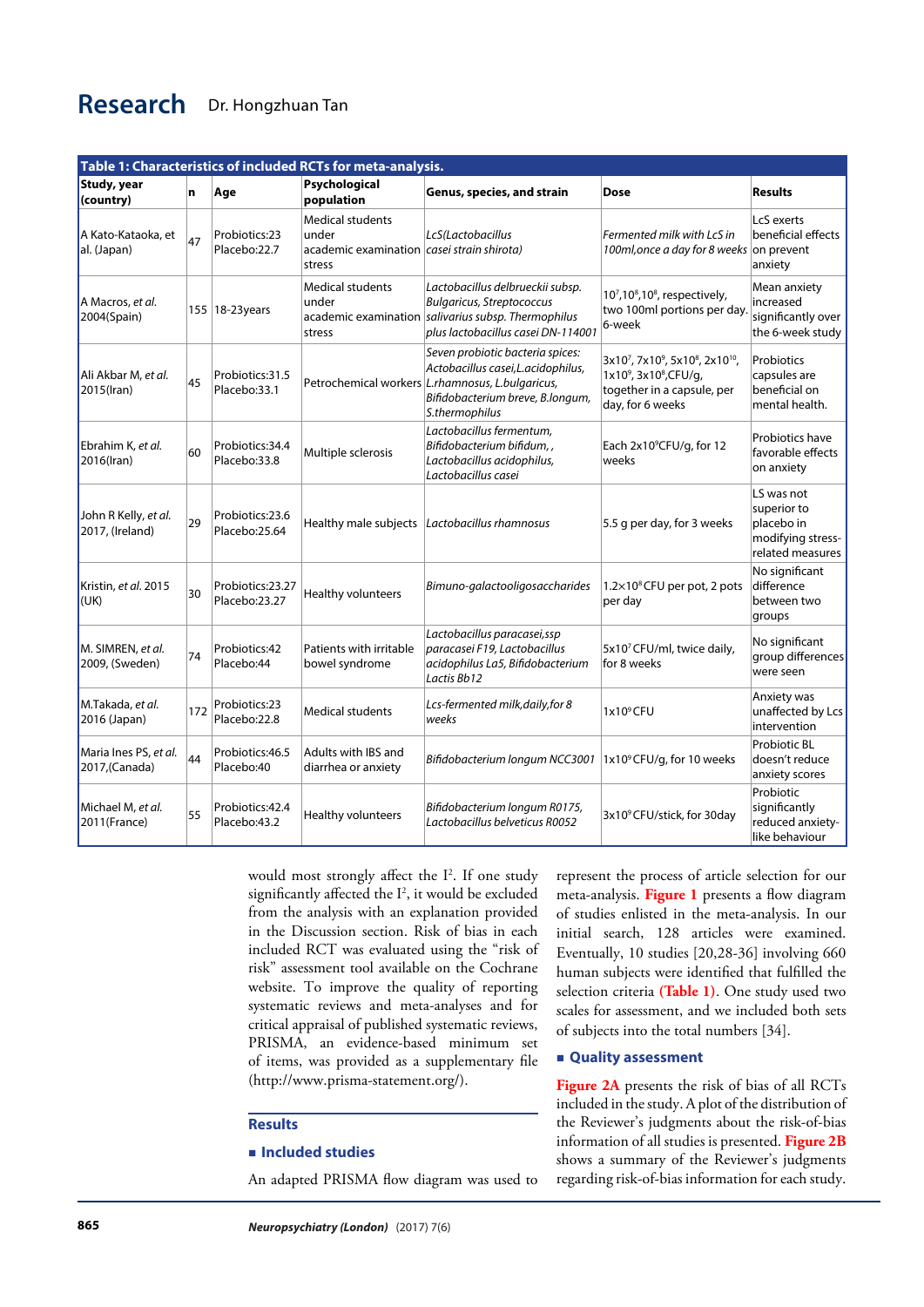

#### **Figure 1:** PRISMA flow diagram of studies included in meta-analysis.



**Figure 2A:** The risk of bias of all RCTs included in the study.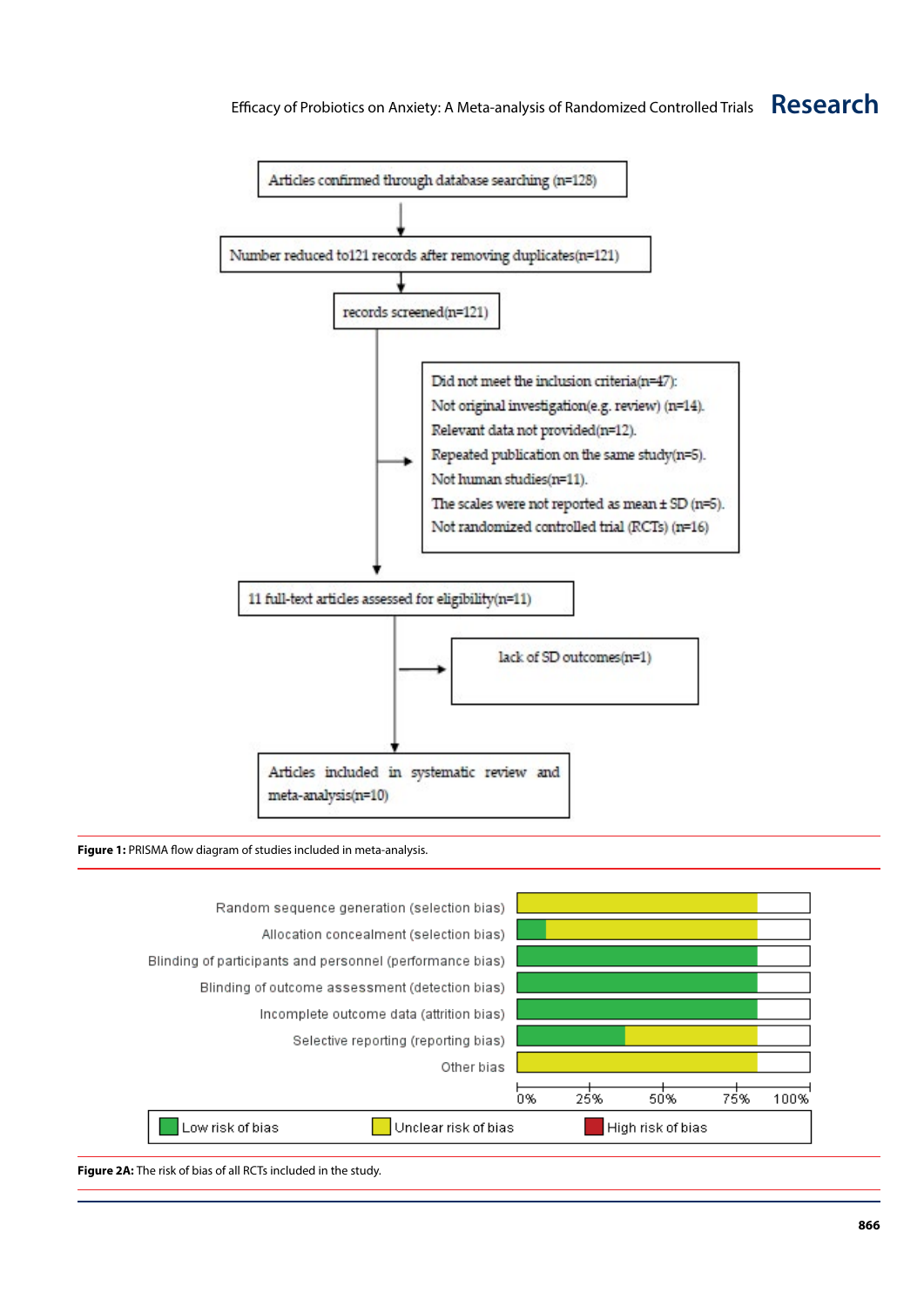

"-" = high risk of bais "?"=unclear risk of bais

**Figure 2B:** A summary of the reviewers' judgments regarding each risk-of-bias information for each study.

All 10 studies were RCTs, and the risk of bias for each included RCT was low because the enrolled RCT designs were in accordance to the criteria requirements. We did not identify any study with a high risk of bias, which suggested that using RCTs for meta-analysis is preferable for the assessment of efficacy of treatment in clinical studies. A total of nine studies divided human subjects into a probiotics intervention group and a placebo group; one study randomly divided human subjects into three groups; probiotics, placebo, and probiotics with yogurt. All studies enrolled in the meta-analysis had a double-blind design. Nine studies reported baseline data for each group, and the differences in data among the groups were not statistically significant.

# **Probiotics and anxiety\**

We assessed data from 660 human subjects under medical exam stress or other anxiety disorders (intervention group, 340; control group, 320). The outcome of a fixed-effects model involving all 10 trials is shown in **Figure 3A**. There were significant differences in anxiety scales between the probiotics group and control group (MD, 0.66; 95%CI, 0.41 to 0.92;  $P < 0.00001$ ). However, a high degree of heterogeneity was observed across these 10 trials  $(I^2 = 94\%)$ .

# **Subgroup analysis of probiotic efficacy based on different scales**

All 10 studies involved three different scales. We categorized the scales into three groups; namely, DASS, HADS, and STAI. Accordingly, two trials were included in the DASS subgroup (**Figure 3B**, four trials were included in the HADS subgroup **(Figure 3C)** and four trials were included in the STAI subgroup **(Figure 3D)**. The efficacy of probiotics in the DASS subgroup was –9.87 (95%CI, –17.27 to –2.47), in the HADS subgroup it was 0.17 (95%CI, -0.18 to -0.52; P =0.96), and in the STAI subgroup it was 1.53 (95%CI, 1.15, 1.91, p<0.0001). Based on the above meta-analysis results, it can be concluded that probiotics significantly decreased anxiety compared to controls.

# **Publication bias**

To assess for publication bias, a funnel plot **(Figure 4)** was drawn with each dot representing a RCT. A few enrolled trails were distributed approximately at the top of the triangle and one trial was partially distributed outside of the triangle. Since the studies enrolled in this metaanalysis were all RCTs and had high quality of design, the publication bias was low.

# **Research** Dr. Hongzhuan Tan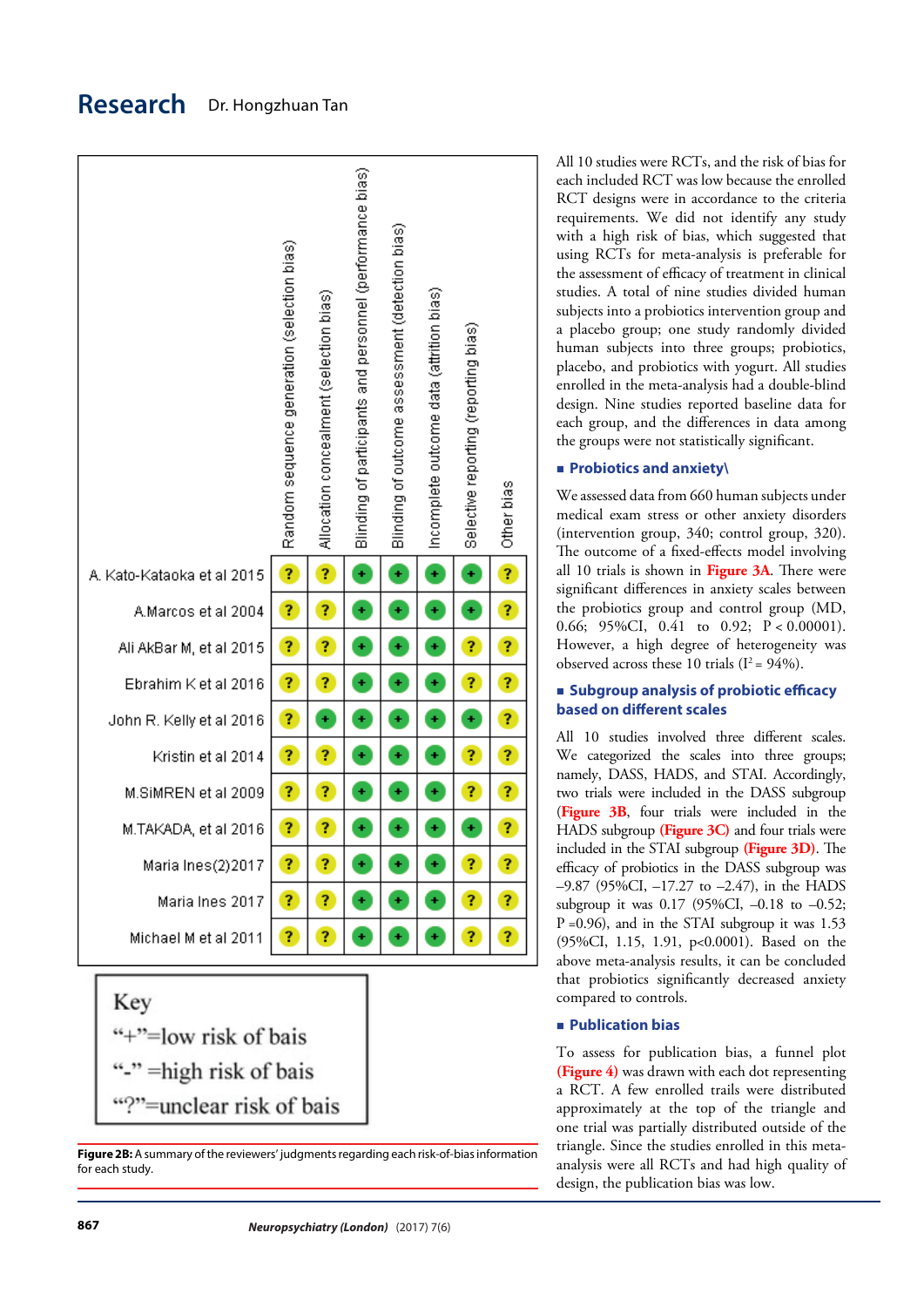# Efficacy of Probiotics on Anxiety: A Meta-analysis of Randomized Controlled Trials **Research**

|                                                                                                                                       | Experimental |                    |     | Control    |        |     |                     | <b>Mean Difference</b>       | Mean Difference   |
|---------------------------------------------------------------------------------------------------------------------------------------|--------------|--------------------|-----|------------|--------|-----|---------------------|------------------------------|-------------------|
| Study or Subgroup                                                                                                                     | Mean         | SD                 |     | Total Mean | SD     |     | <b>Total Weight</b> | IV, Fixed, 95% CI            | IV. Fixed. 95% CI |
| A. Kato-Kataoka et al 2015                                                                                                            | 4.6          | 0.6                | 24  | 4.4        | 0.7    | 23  | 46.7%               | $0.20$ F0.17, 0.571          |                   |
| A.Marcos et al 2004                                                                                                                   | 39.13        | 3.2                | 69  | 40         | 3.47   | 53  | 4.5%                | $-0.87$ [ $-2.07$ , $0.33$ ] |                   |
| Ali AkBar M, et al 2015                                                                                                               | 9.4          | 4                  | 25  | 21.7       | 4.6    | 20  | 1.0%                | $-12.30$ [-14.85, -9.75]     |                   |
| Ebrahim K et al 2016                                                                                                                  | 40.5         | 25.1               | 30  | 44.5       | 16.7   | 30  | 0.1%                | $-4.00$ [-14.79, 6.79]       |                   |
| John R. Kelly et al 2016                                                                                                              | 31.58        | 1.36               | 15  | 30.96      | 1.5    | 14  | 6.0%                | $0.62$ F $0.42$ , 1.661      |                   |
| M.SIMREN et al 2009                                                                                                                   | 6.           | 4                  | 37  | 6          | з      | 37  | 2.5%                | $0.00$ [-1.61, 1.61]         |                   |
| M.TAKADA, et al 2016                                                                                                                  | 50.7         | 1.2                | 70  | 48.7       | 1.4    | 70  | 34.9%               | 2.00 [1.57, 2.43]            |                   |
| Maria Ines 2017                                                                                                                       | 7.6          | 4.8                | 22  | 8          | 4.3    | 22  | 0.9%                | $-0.40$ [ $-3.09, 2.29$ ]    |                   |
| Maria Ines(2)2017                                                                                                                     | 38.4         | 15.3               | 22  | 37.6       | 11.9   | 22  | 0.1%                | $0.80$ [-7.30, 8.90]         |                   |
| Michael M et al 2011                                                                                                                  | 6.           | 2.22               | 26  |            | 6 2.96 | 29  | 3.4%                | $0.00$ [-1.37, 1.37]         |                   |
| Total (95% CI)                                                                                                                        |              |                    | 340 |            |        | 320 | 100.0%              | 0.66 [0.41, 0.92]            |                   |
| Heterogeneity: Chi <sup>2</sup> = 150.80, df = 9 (P < 0.00001); $P = 94\%$<br>Test for overall effect: $Z = 5.08$ (P $\leq 0.00001$ ) |              | 10<br>-6<br>$-10$  |     |            |        |     |                     |                              |                   |
|                                                                                                                                       |              | probiotics placebo |     |            |        |     |                     |                              |                   |

**Figure 3A:** Differences in all anxiety scales values between probiotics and control group.



**Figure 3B:** Subgroup assessment of DASS.

|                                                                                    | Experimental |        |       | Control |        |     | Mean Difference |                          | <b>Mean Difference</b>                   |  |
|------------------------------------------------------------------------------------|--------------|--------|-------|---------|--------|-----|-----------------|--------------------------|------------------------------------------|--|
| <b>Study or Subgroup</b>                                                           | Mean         | SD     | Total | Mean    | SD.    |     | Total Weight    | IV. Fixed. 95% CI        | IV. Fixed. 95% CI                        |  |
| A. Kato-Kataoka et al 2015                                                         | 4.6          | 0.6    | 24    | 4.4     | 0.7    | 23. | 87.2%           | $0.20$ [-0.17, 0.57]     |                                          |  |
| M.SIMREN et al 2009                                                                | 6.           |        | 37    | 6.      | з      | 37  | 4.7%            | $0.00$ [-1.61, 1.61]     |                                          |  |
| Maria Ines 2017                                                                    | 7.6          | 4.8    | 22    | 8.      | 4.3    | 22  |                 | 1.7% -0.40 [-3.09, 2.29] |                                          |  |
| Michael M et al 2011                                                               |              | 6 2.22 | 26    |         | 6 2.96 | 29  | 6.4%            | $0.00$ F1.37, 1.37]      |                                          |  |
| <b>Total (95% CI)</b>                                                              |              |        | 109   |         |        | 111 | 100.0%          | $0.17$ [-0.18, 0.52]     |                                          |  |
| Heterogeneity: Chi <sup>2</sup> = 0.30, df = 3 (P = 0.96); $P = 0\%$<br>- 4<br>. . |              |        |       |         |        |     |                 |                          |                                          |  |
| Test for overall effect: $Z = 0.94$ (P = 0.35)                                     |              |        |       |         |        |     |                 |                          | Favours lexperimental) Favours lcontroll |  |

**Figure 3C:** Subgroup assessment of HADS.

|                                                                                                   | Experimental |           |                                          | Control                    |           |              | <b>Mean Difference</b> |                           | Mean Difference   |
|---------------------------------------------------------------------------------------------------|--------------|-----------|------------------------------------------|----------------------------|-----------|--------------|------------------------|---------------------------|-------------------|
| <b>Study or Subgroup</b>                                                                          | Mean         | SD        | Total                                    | Mean                       | SD        | <b>Fotal</b> | Weight                 | IV. Fixed. 95% CI         | IV, Fixed, 95% CI |
| A.Marcos et al 2004                                                                               | 39.13        | 3.2       | 69                                       |                            | 40 3.47   | 53           |                        | 9.9% - 0.87 [-2.07, 0.33] |                   |
| John R. Kelly et al 2016                                                                          | 31.58        | 1.36      | 15.                                      | 30.96                      | 1.5       | 14           | 13.1%                  | $0.62$ FO.42, 1.661       |                   |
| M.TAKADA, et al 2016                                                                              | 50.7         | 1.2       | 70.                                      | 48.7                       | 1.4       | 70           | 76.7%                  | 2.00 [1.57, 2.43]         |                   |
| Maria Ines(2)2017                                                                                 |              | 38.4 15.3 | -22                                      |                            | 37.6 11.9 | 22           | 0.2%                   | $0.80$ [-7.30, 8.90]      |                   |
| <b>Total (95% CI)</b><br>Heterogeneity: Chi <sup>2</sup> = 22.83, df = 3 (P < 0.0001); $P = 87\%$ |              |           |                                          |                            |           |              |                        |                           |                   |
|                                                                                                   |              |           |                                          | 20<br>$-20$<br>$-10$<br>10 |           |              |                        |                           |                   |
| Test for overall effect: $Z = 7.93$ (P $\leq 0.00001$ )                                           |              |           | Favours Jexperimental) Favours Jcontroll |                            |           |              |                        |                           |                   |

**Figure 3D:** Subgroup assessment of STAI.

#### **Exercitivity testing**

We performed sensitivity analyses by individually excluding the studies, and the results showed no changes in the subgroups.

#### **Discussion**

The present systematic review examined articles that explored probiotics associated with anxiety, and 10 publications were ultimately included.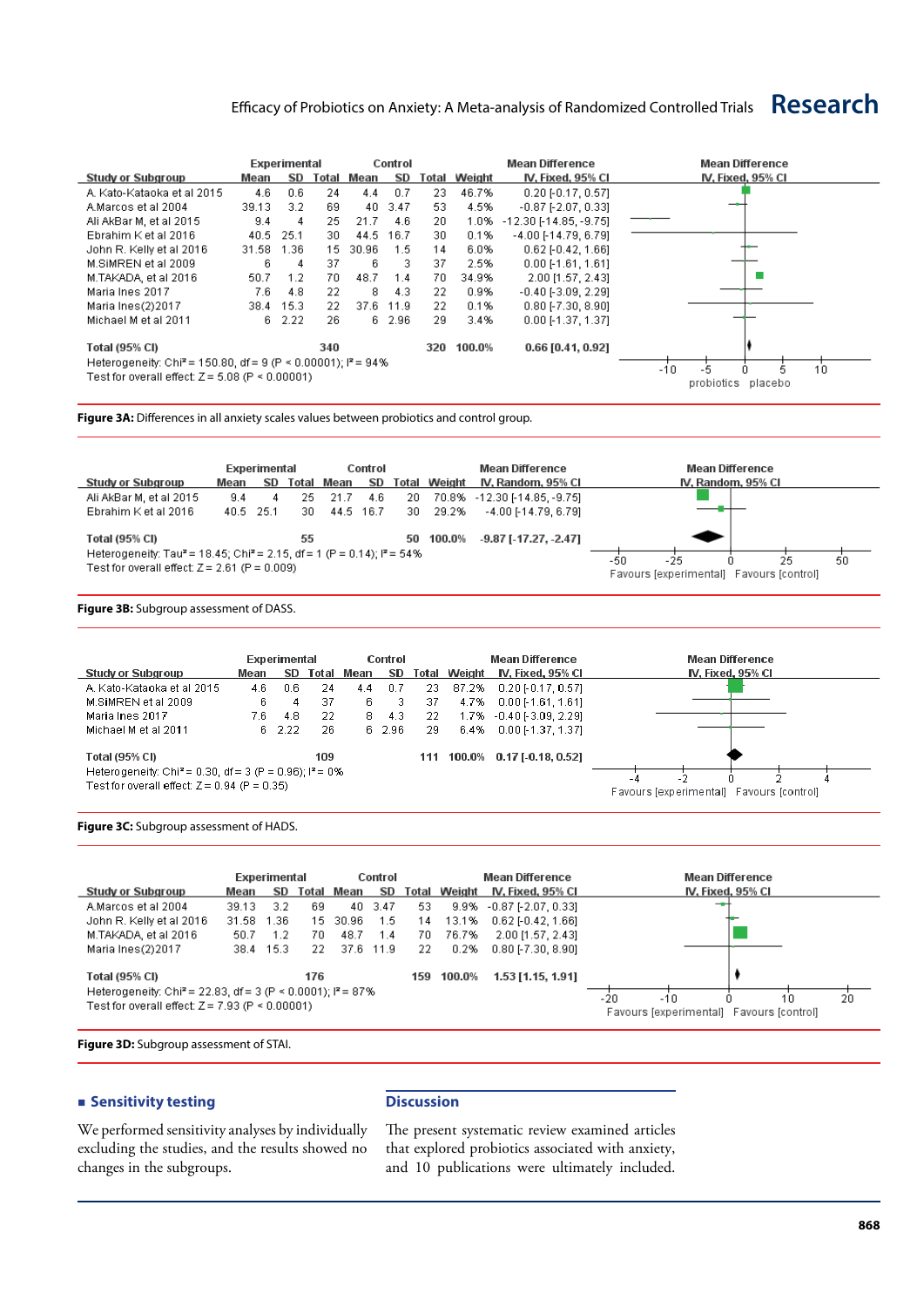

Meta-analysis results indicated that probiotics significantly decreased anxiety compared to controls these results are consistent with some previous studies showing that probiotics on anxiety are effective.

Probiotic administration can affect the gut microbiota and human health, including mental health conditions [37]. Thus, the probiotic treatment method has become an emerging area of interest in neuroscience over the past decade and is expected to become an even more important topic. Although Michael E stated in Nature in 2016 that the gut microbiota is a crucial "first responder", relaying health-related signals between the digestive tract and mental health status [38], many questions remain. For example, "Is the gut microbiota the good guy or the bad guy in specific disorder conditions?" or "What is the mechanism for gut microbiota to have a positive or negative effect?" or "Can we treat anxiety disorders with probiotic supplementation?" Recent studies exploring the effect of probiotics on mental health remain controversial. Some studies have suggested that the gut microbiota is modified by probiotic supplementation, and can significantly decrease anxiety scores and improve anxiety disorders. Maria Ines PS, *et al.* showed that one probiotic (named BL) can reduce anxiety scores and increase the quality of life in patients with IBS [33]. However, other studies have shown opposite results. Lina OL, *et al.* used probiotic administration among human subjects and did not observe any improvement in anxiety [39]. This was also observed in another study conducted by John R kelly, *et al.* showing no overall effect of probiotic treatment on anxiety [30]. Our meta-analysis is consistent with these studies, where probiotic administration did not improve the anxiety status. Some possible explanations for the results are as follows: first, we recruited RCTs conducted not only among healthy subjects but also among patients with disorders that may affect their anxiety status. In addition, the population we recruited may affect the meta-analysis. Second, the enrolled trials involving measuring anxiety used three different scales, and different scales may influence the total mean difference and 95%CI. Third, all trials enrolled in the study were conducted in different areas, and different areas may have different customs and cultures that influence the dietary structures and have different presentations of gut microbiota.

Subgroup analysis of different scales showed that when using the DASS scale to measure anxiety, a significant improvement in anxiety disorders was observed, indicating that the probiotic antianxiety effects differed across different measure scales. DASS, HADS, and STAI are instruments used today measure anxiety, STAI is claimed to measure anxiety somewhat differently than other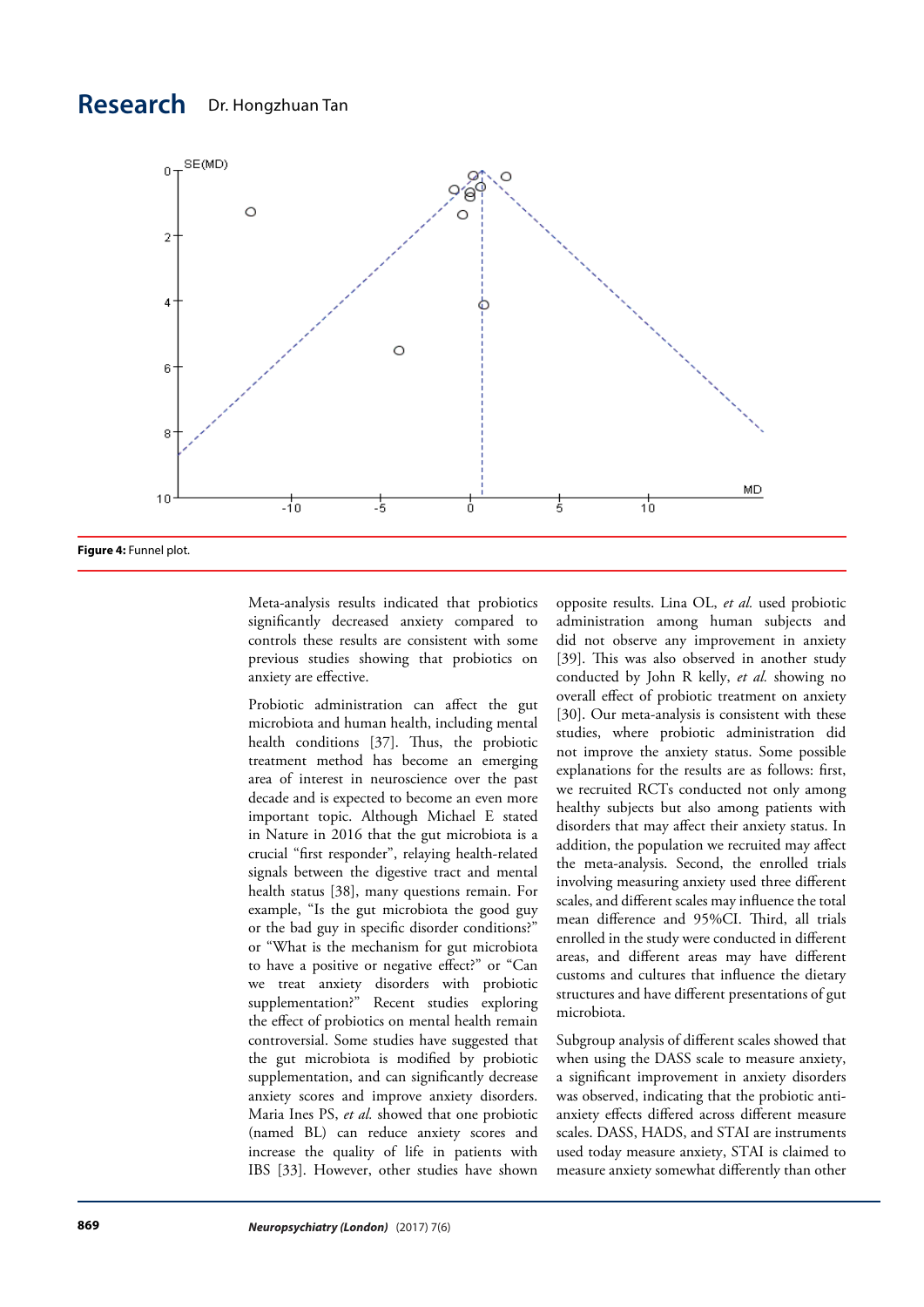tow in that it divides the concepts of anxiety into two constructs, state anxiety, or trait anxiety. DASS, is made up of 42 self-report items to be completed over five to ten minutes, each reflecting a negative emotional symptom. (HADS) was originally developed by Zigmond and Snaith and is commonly used by doctors to determine the levels of anxiety and depression that a patient is experiencing. The HADS is a fourteen item scale that generates ordinal data. Seven of the items relate to anxiety and seven relate to depression. These three scales are differing in the contents and population, this maybe the reason that our results have a difference among three scales [40].

Our meta-analysis had several strengths. First, all trials involved humans receiving probiotic supplementation, and all trials had a randomized controlled design, ensuring a more homogeneous investigation. Second, we evaluated the methodologies and microbiological quality of the included trials; each trial was assessed for quality using the "risk of bias" tool developed by the Cochrane Collaboration. Third, analyses were performed using different scales.

The present study provides important information for the treatment of anxiety. When physicians treat anxiety, probiotic supplementation represents an alternative feasible strategy, especially in the setting of decreased DASS values. On the other hand, there is not sufficient evidence to support the positive effects of probiotics when treating anxiety based on other measurement scales. Despite the positive effects of probiotics, an effect on anxiety was not found according to this meta-analysis. However, further evidence from larger samples and more rigorous RCTs are required to determine whether probiotics can significantly reduce the overall risk of anxiety.

We attempted to minimize publication bias in

#### **References**

- 1. Craske MG. Stein MB. Anxiety. *LANCET* 388(10063), 3048-59 (2016).
- 2. Kessler RC, Angermeyer M, Anthony JC, *et al.* Lifetime prevalence and age-of-onset distributions of mental disorders in the World Health Organization's World Mental Health Survey Initiative. *World. Psychiatry* 6(3), 168-76 (2007).
- 3. Ghiggia A, Castelli L, Riva G, *et al.* Psychological distress and coping in nasopharyngeal cancer: an explorative study in Western Europe. *Psychol. Health. Med* 22(4),

this meta-analysis. However, despite our best efforts, this study had some limitations. First, there was significant heterogeneity of findings across trials. This could have been due to differences in the types and doses of probiotics used in the trials, as well as other factors such as diet, health status, other medications, and sample size. Second, each RCT was performed in a different country. Thus, people with different genetic constitutions or microbial exposures may have different responses to identical probiotics. Third, some of the included studies had small sample sizes, which may have influenced the reliability and validity of their conclusions.

### **Conclusions**

Our study demonstrated that probiotics can decrease DASS values in populations with anxiety; however, the findings here must be generalized with caution due to the high level of heterogeneity. Regardless, the outcomes are a source of optimism with regard to the management of anxiety. More adequately powered RCTs using standardized measurements are required to assess which species of probiotics and dosages and what treatment periods are most efficacious for anxiety.

# **Author Contributions**

H RX, Y LF, J CL, T HZ conceived and designed the study; Y F, N HC performed eligibility screening and data extraction; RH and N HC analysed the data and performed the statistical analysis. RH drafted the initial manuscript. YF T HZ critically reviewed and revised the manuscript.

#### **Conflicts of interest**

The authors declare no conflict of interests.

#### 449-461 (2017).

- 4. Wasserman D. Review of health and riskbehaviours, mental health problems and suicidal behaviours in young Europeans on the basis of the results from the EU-funded saving and Empowering Young Lives in Europe (SEYLE) study. *Psychiatr. Pol* 50(6), 1093-107 (2016).
- 5. Drugs to Treat Anxiety Disorders. *J. Psychosoc. Nurs. Ment. Health. Serv* 55(6), 17-18 (2017).
- 6. van Ravesteyn LM, Lambregtse-van DBM, Hoogendijk WJ, *et al.* Interventions to treat mental disorders during pregnancy: A

systematic review and multiple treatment meta-analysis. *Plos. One* 12(3), e173397 (2017).

- 7. Saboya PP, Bodanese LC, Zimmermann PR, *et al.* Lifestyle Intervention on Metabolic Syndrome and its Impact on Quality of Life: A Randomized Controlled Trial. *Arq. Bras. Cardiol* 108(1), 60-9 (2017).
- 8. Smith H, Stein K. Psychological and counselling interventions for female genital mutilation. *Int. J. Gynaecol. Obstet* 136(Suppl 1), 60-64 (2017).
- 9. O'Brien DF. Anxiety treatment. *J. Psychosoc. Nurs. Ment. Health. Serv* 28(1), 5 (1990).